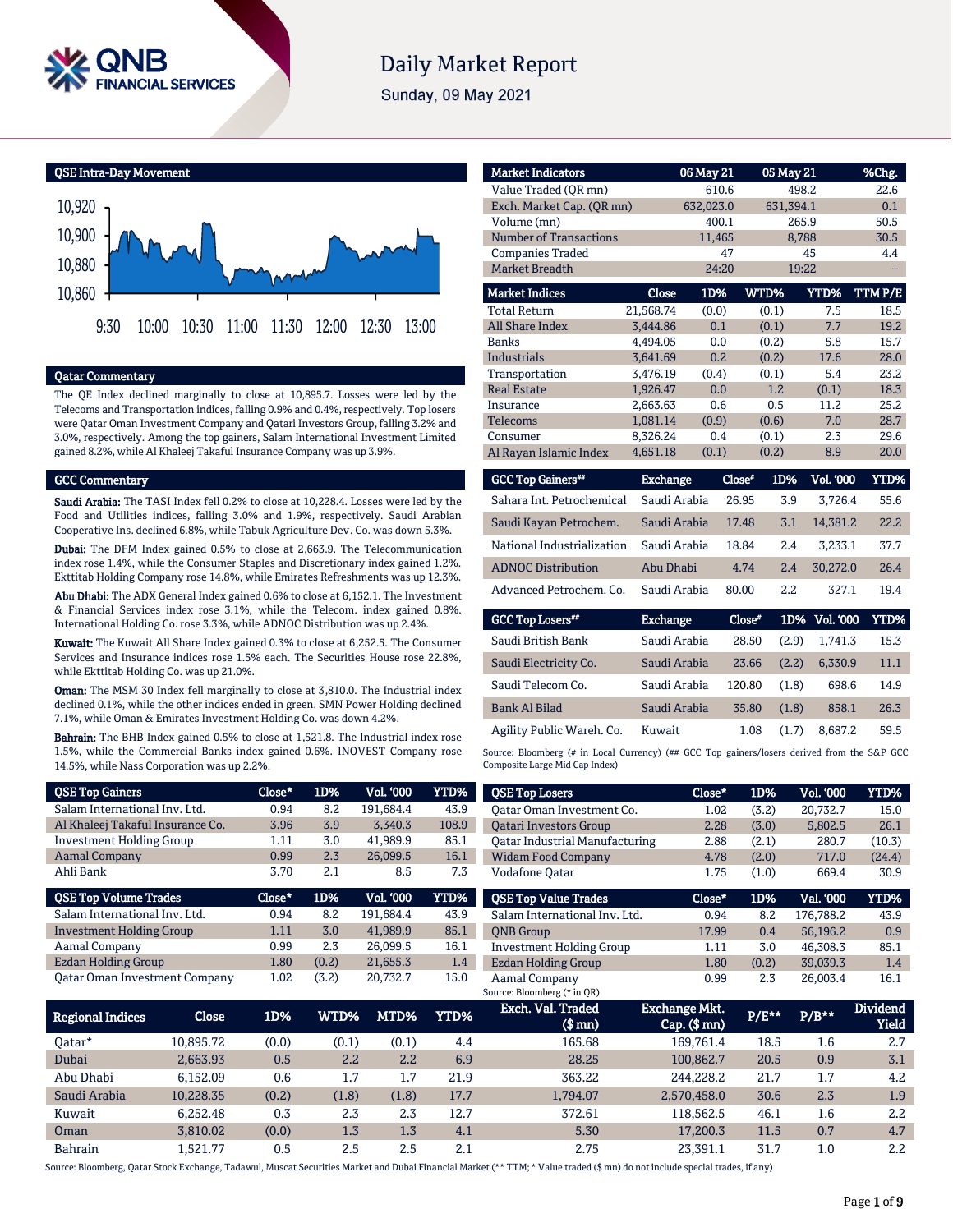# Qatar Market Commentary

- The QE Index declined marginally to close at 10,895.7. The Telecoms and Transportation indices led the losses. The index fell on the back of selling pressure from Qatari shareholders despite buying support from GCC, Arab and Foreign shareholders.
- Qatar Oman Investment Company and Qatari Investors Group were the top losers, falling 3.2% and 3.0%, respectively. Among the top gainers, Salam International Investment Limited gained 8.2%, while Al Khaleej Takaful Insurance Company was up 3.9%.
- Volume of shares traded on Thursday rose by 50.5% to 400.1mn from 265.9mn on Wednesday. Further, as compared to the 30-day moving average of 296.3mn, volume for the day was 35.1% higher. Salam International Investment Limited and Investment Holding Group were the most active stocks, contributing 47.9% and 10.5% to the total volume, respectively.

| <b>Overall Activity</b>        | Buy %* | Sell %* | Net (QR)        |
|--------------------------------|--------|---------|-----------------|
|                                |        |         |                 |
| Oatari Individuals             | 52.57% | 53.51%  | (5,758,046.3)   |
| <b>Oatari Institutions</b>     | 11.72% | 14.27%  | (15,578,052.0)  |
| Oatari                         | 64.28% | 67.78%  | (21,336,098.3)  |
| <b>GCC</b> Individuals         | 0.84%  | 0.52%   | 1,963,640.0     |
| <b>GCC</b> Institutions        | 0.78%  | 0.35%   | 2,603,669.1     |
| <b>GCC</b>                     | 1.62%  | 0.87%   | 4,567,309.0     |
| Arab Individuals               | 16.76% | 16.08%  | 4,137,770.8     |
| <b>Arab Institutions</b>       |        |         |                 |
| Arab                           | 16.76% | 16.08%  | 4,137,770.8     |
| <b>Foreigners Individuals</b>  | 5.28%  | 5.80%   | (3, 161, 918.1) |
| <b>Foreigners Institutions</b> | 12.05% | 9.46%   | 15,792,936.5    |
| <b>Foreigners</b>              | 17.33% | 15.27%  | 12,631,018.4    |

Source: Qatar Stock Exchange (\*as a % of traded value)

# Ratings, Earnings Releases, Global Economic Data and Earnings Calendar

# Ratings Updates

| Company          | Agency       | Market . | Type*     | Old Rating | New Rating | <b>Rating Change</b> | <b>Outlook</b> | <b>Outlook Change</b> |
|------------------|--------------|----------|-----------|------------|------------|----------------------|----------------|-----------------------|
| National Bank of | Capital      |          | ST-F/LT-F | 1+/AA      | A1/A       |                      | Stable         |                       |
| Kuwait           | Intelligence | Kuwait   |           |            |            |                      |                |                       |

Source: News reports, Bloomberg (\* LT – Long Term, ST – Short Term, F – Foreign)

#### Earnings Releases

| <b>Company</b>                                    | Market       | <b>Currency</b> | Revenue (mn)<br>1Q2021 | % Change<br>YoY | <b>Operating Profit</b><br>(mn) 1Q2021 | % Change<br>YoY | <b>Net Profit</b><br>(mn) 1Q2021 | % Change<br>YoY |
|---------------------------------------------------|--------------|-----------------|------------------------|-----------------|----------------------------------------|-----------------|----------------------------------|-----------------|
| Al-Etihad Coop. Insurance Co.                     | Saudi Arabia | <b>SR</b>       | 185.6                  | 21.2%           | -                                      | -               | 5.6                              | 18.6%           |
| Seera Group Holding                               | Saudi Arabia | <b>SR</b>       | 186.0                  | $-53.1%$        | (111.0)                                | N/A             | (131.0)                          | N/A             |
| Mobile Telecommunications<br>Company Saudi Arabia | Saudi Arabia | <b>SR</b>       | 1.938.0                | $-5.0%$         | 158.0                                  | $-55.7%$        | 41.0                             | $-61.0%$        |
| Al Yamamah Steel Industries                       | Saudi Arabia | <b>SR</b>       | 453.0                  | $-23.6%$        | 79.5                                   | 51.7%           | 60.0                             | 87.2%           |
| Al Jouf Cement Co.                                | Saudi Arabia | <b>SR</b>       | 67.9                   | 15.4%           | 26.3                                   | 50.1%           | 19.4                             | 27.6%           |
| Saudi Arabian Coop. Insurance                     | Saudi Arabia | <b>SR</b>       | 357.0                  | 6.7%            | -                                      | -               | 5.0                              | N/A             |
| Al Rajhi Company for<br>Cooperative Insurance     | Saudi Arabia | <b>SR</b>       | 739.6                  | $-6.1%$         |                                        | -               | 3.8                              | 4.3%            |
| Abdullah Al Othaim Markets Co.                    | Saudi Arabia | <b>SR</b>       | 2.097.2                | $-11.9%$        | 66.3                                   | $-40.1%$        | 57.7                             | $-42.1%$        |
| Arabian Cement Co.                                | Saudi Arabia | <b>SR</b>       | 321.5                  | 57.1%           | 78.3                                   | 37.4%           | 67.0                             | 48.6%           |

Source: Company data, DFM, ADX, MSM, TASI, BHB.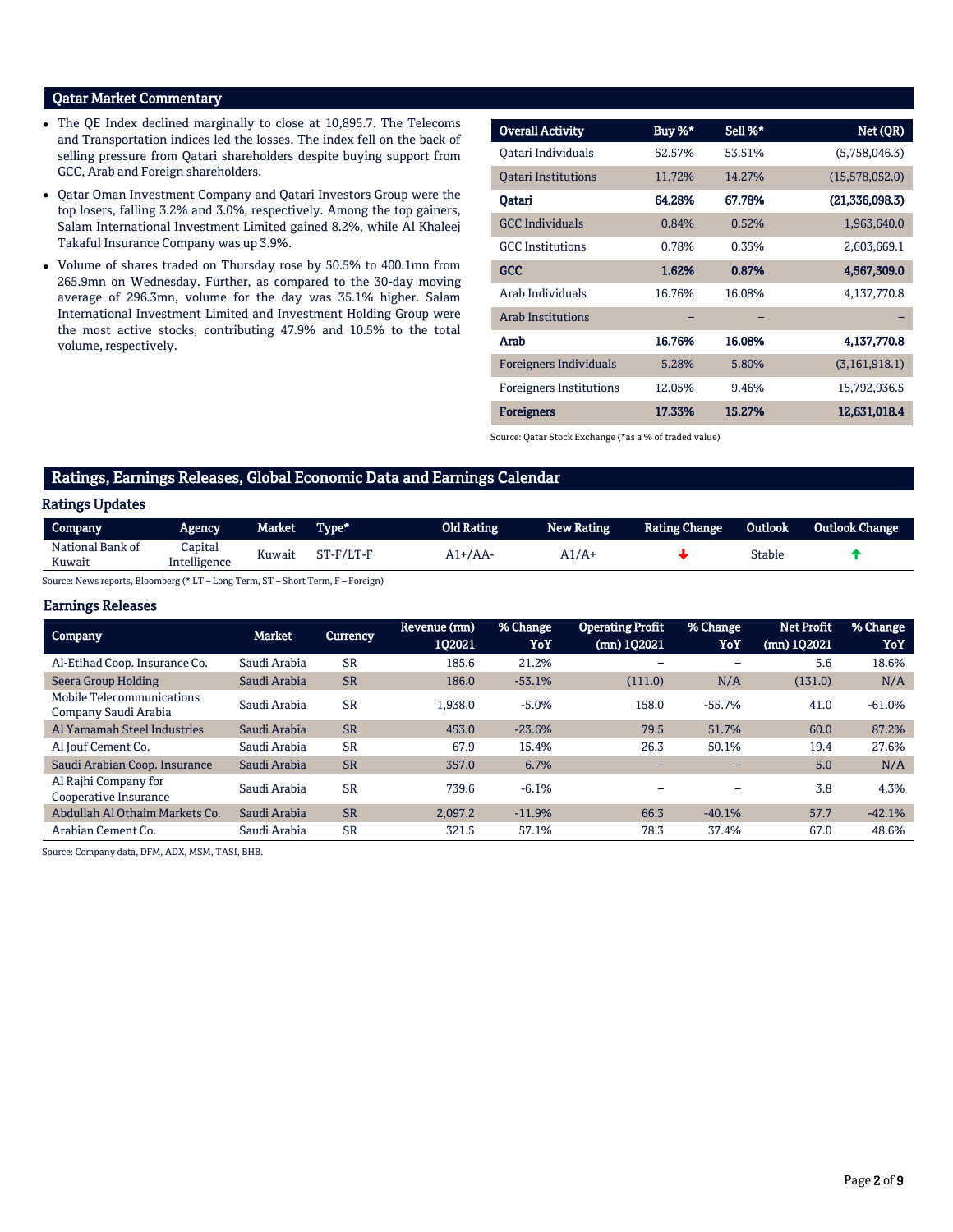#### Global Economic Data

| Date  | Market    | <b>Source</b>                           | <b>Indicator</b>                       | Period   | Actual | <b>Consensus</b> | <b>Previous</b>  |
|-------|-----------|-----------------------------------------|----------------------------------------|----------|--------|------------------|------------------|
| 05/06 | <b>US</b> | Department of Labor                     | <b>Initial Jobless Claims</b>          | $01-Mav$ | 498k   | 538k             | 590 <sub>k</sub> |
| 05/06 | <b>US</b> | Department of Labor                     | <b>Continuing Claims</b>               | $24-Apr$ | 3,690k | 3,620k           | 3,653k           |
| 05/06 | UK        | Markit                                  | Markit/CIPS UK Services PMI            | Apr      | 61.0   | 60.1             | 60.1             |
| 05/06 | <b>UK</b> | Markit                                  | Markit/CIPS UK Composite PMI           | Apr      | 60.7   | 60.0             | 60.0             |
| 05/07 | UK        | Markit                                  | Markit/CIPS UK Construction PMI        | Apr      | 61.6   | 62.1             | 61.7             |
| 05/06 | Germany   | Markit                                  | <b>Markit Germany Construction PMI</b> | Apr      | 46.2   | -                | 47.5             |
| 05/07 | France    | <b>INSEE National Statistics Office</b> | <b>Industrial Production MoM</b>       | Mar      | 0.8%   | 2.0%             | $-4.8%$          |
| 05/07 | France    | <b>INSEE National Statistics Office</b> | <b>Industrial Production YoY</b>       | Mar      | 13.7%  | 15.2%            | $-6.6%$          |
| 05/07 | France    | <b>INSEE National Statistics Office</b> | Manufacturing Production MoM           | Mar      | 0.4%   | 1.3%             | $-4.8%$          |
| 05/07 | France    | <b>INSEE National Statistics Office</b> | <b>Manufacturing Production YoY</b>    | Mar      | 15.7%  | 16.9%            | $-7.1%$          |
| 05/07 | Japan     | Markit                                  | <b>Jibun Bank Japan PMI Services</b>   | Apr      | 49.5   | -                | 48.3             |
| 05/07 | Japan     | Markit                                  | Jibun Bank Japan PMI Composite         | Apr      | 51.0   | -                | 50.2             |
| 05/07 | China     | Markit                                  | Caixin China PMI Composite             | Apr      | 54.7   | -                | 53.1             |
| 05/07 | China     | Markit                                  | Caixin China PMI Services              | Apr      | 56.3   | 54.2             | 54.3             |

Source: Bloomberg (s.a. = seasonally adjusted; n.s.a. = non-seasonally adjusted; w.d.a. = working day adjusted)

#### Earnings Calendar

| <b>Tickers</b> | Company Name                                  | Date of reporting 1Q2021 results | No. of days remaining | Status |
|----------------|-----------------------------------------------|----------------------------------|-----------------------|--------|
| OGRI           | Qatar General Insurance & Reinsurance Company | 11-May-21                        |                       | Due    |
|                |                                               |                                  |                       |        |

Source: QSE

# News Qatar

 S&P provides 'full alignment opinion' on QNB Group's Green, Social, Sustainability Bond Framework – S&P Global Ratings (S&P) has said that QNB Group's "Green, Social, and Sustainability Bond Framework" is fully aligned with the four components of the Green Bond Principles (GBP) and the four components of the Social Bond Principles (SBP), collectively referred to the Sustainability Bond Guidelines. The Framework Alignment Opinion report is available at QNB Group's Green, Social, and Sustainability Bond Framework. "The full alignment assessment reflects the bank's commitment to sustainable development, leveraging its capabilities to finance projects that can create a tangible impact where they operate," said Michael Puli, primary contact at S&P. The Green, Social, and Sustainability Bond Framework outlines QNB Group's process for project evaluation and selection, providing details about how the bank's Green, Social and Sustainability Bond Committee approves and oversees the eligible project portfolio. Puli said, "In terms of management of proceeds, the issuer commits to track the net proceeds and to remove from the portfolio any loan that ceases to fulfill the eligibility criteria. QNB Group intends to report the allocation of proceeds and the impact of the eligible categories based on relevant key performance indicators." QNB Group released its first sustainability report in 2018, established its Green, Social, and Sustainability Bond Framework in February 2020, and issued its first green bond on September 22, 2020. It has since updated its framework to expand the use of proceeds (both exclusions list and eligibility criteria) to address issues such as the COVID-19 pandemic. QNB Group's total verified eligible green portfolio is valued at over \$1bn (less than 1% of its total loan portfolio), with projects located in the UK receiving the most funding. "We expect the green and social loan portfolio to increase as a

proportion of QNB Group's lending, given sustainability is a key pillar to its strategy," S&P stated. (Gulf-Times.com)

- CBQK issues international bonds (XS2341197536) with a 2% coupon for \$700.0mn maturing in 2026 – The Commercial Bank (CBQK) issued international bonds (XS2341197536) with a 2% for \$700.0mn maturing in 2026. The Depository is Clearstream Banking S.A. and Euroclear Bank while the bookrunners are BofA Securities, Citigroup, Mizuho Financial Group, Standard Chartered Bank, SMBC Nikko Capital. (Bloomberg)
- Indonesia: Ooredoo and Hutchinson extends the merger talks to June – The memorandum of understanding (MoU) of Qatar' Ooredoo and Hong Kong-based CK Hutchinson Holding Ltd., on the potential merger of the Indonesian units has been extended to June 30 from earlier April 30, 2021, said the management of PT Indosat Ooredoo Tbk. "There has been no decision regarding the MoU and there has been no significant impact on the company," said the President Director and CEO of Indosat, Ahmad Al Neama, in a public expose. Previously, both global telecom companies have signed an exclusive and non-binding MoU in connection with a potential merger between Indosat and Hutchison 3 Indonesia (Tri). Currently, the parent through Ooredoo Asia Pte. Ltd., controls 65% of Indosat's shares and Hutchison Asia Telecommunication, which operates in Indonesia, Vietnam and Sri Lanka, control the shares of Tri. (Bloomberg)
- MoPH announces new quarantine exemption criteria for individuals vaccinated in GCC countries – The Ministry of Public Health (MoPH) has announced quarantine exemption criteria for GCC citizens, their families and household employees arriving in Qatar and who have received COVID-19 vaccination in one of the GCC countries. The new criteria, which came into effect on May 7, will apply provided the vaccines received by these individuals outside Qatar are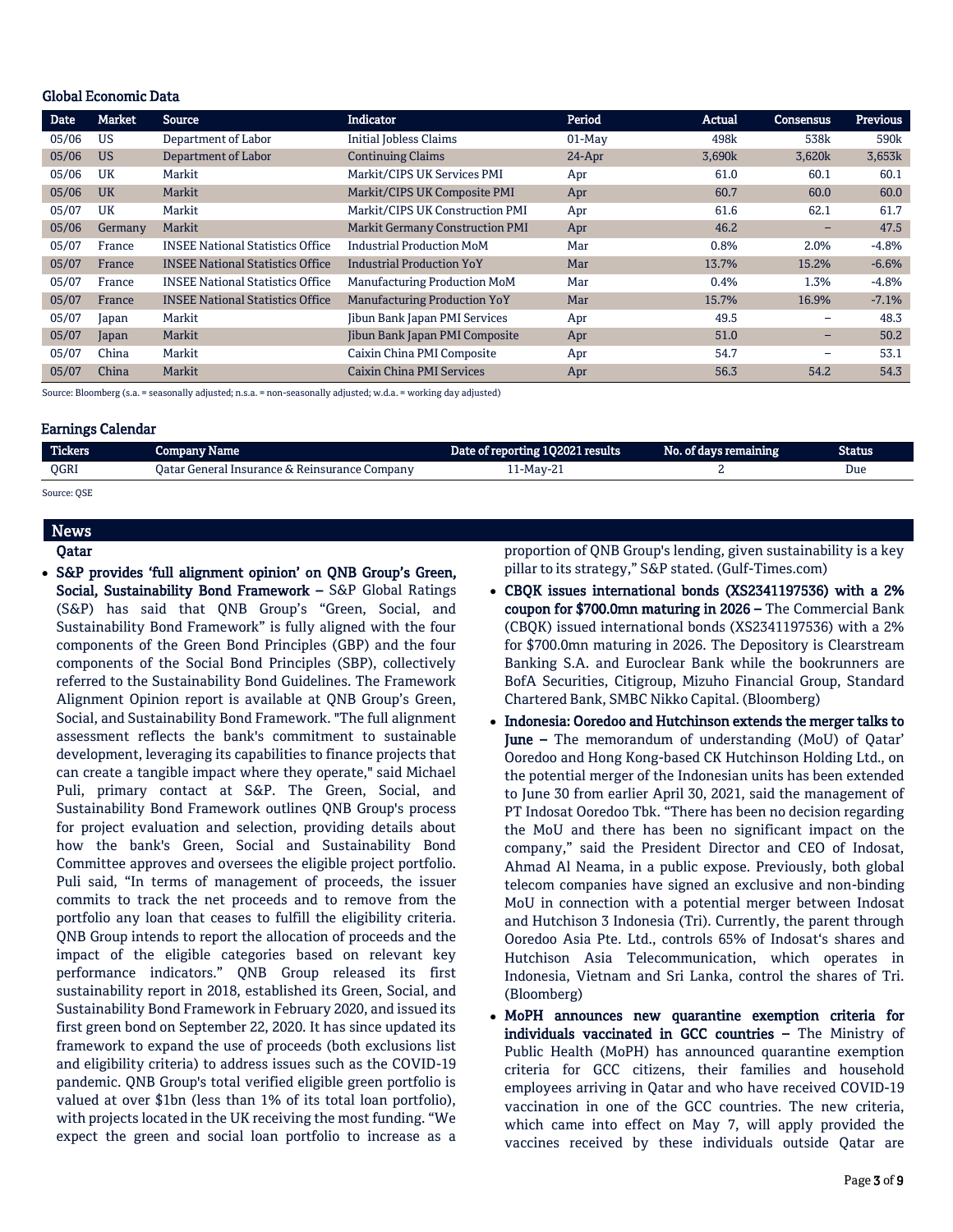included on the list of vaccines approved by the MoPH in Qatar. (Gulf-Times.com)

- $\bullet$  OGRI to disclose its 1Q2021 financial results on May 11 -Pursuant to Qatar General Insurance & Reinsurance Company (QGRI) disclosure on April 29, 2021 to postpone the date of the Board of Directors' meeting to discuss the first quarter Financial Statements of the year 2021. The Board of Directors meeting will be held on May 11, 2021 at 9:00 pm to discuss the 1Q2021 Financial Statements. (QSE)
- $\bullet$  IGRD to hold its AGM on May 31 Investment Holding Group (IGRD) announced that its Ordinary General Assembly meeting (AGM) will be held virtually through a conference call on May 31, 2021 at 4:30 pm. In the event a quorum is not met, a second meeting will be held, virtually through a conference call, on June 2, 2021 at 4:30 pm. The AGM's agenda is as follows: (1) Electing Four Independent members for the Board of Directors. To express interest in attending the meeting, the respective shareholders are requested to attend in person to the Company's main offices – located in Qatar Tower, West Bay, Doha, Floor #17 - to register and vote to elect the Independent members. Following that, a link to participate in the meeting virtually through the conference call will be sent electronically to those who attended and voted in person. Please note that the registration process will start two hours before the meeting i.e. at 2:30 pm. Kindly note that the voting will be on the basis of secret ballot and cumulative voting, in accordance with article #29 of the company's articles of association, article #35 of the Corporate Governance Code No. 5 of 2016 and article #96 of the Commercial Companies Law. Attendees are able to discuss the agenda, address questions to the Board of Directors by sending their questions or comments in the chat box or raising their hand, during the meeting. Shareholders may review the personal information of candidates, their education and professional experience from their resumes, by contacting the Nominations and Remunerations Committee's Secretary at 44681810 or s.daakour@ihgqatar.com, before the date set for the Company' s AGM. (QSE)
- List of candidates for membership of IGRD board of directors Reference to the board of directors resolution - with reference number 47/2021 - dated May 5, 2021, regarding the invitation to the Ordinary General Assembly to elect four Independent members for the board of directors, below is the list of candidates for membership of Investment Holding Group (IGRD) board of directors, in accordance with article #5 of the Corporate Governance Code for Companies and Legal Entities Listed on the Main Market issued by Qatar Financial Markets Authority (QFMA) pursuant to Resolution No. 5 of 2016. (1) Samir Abu Lughod (2) Bothaina Al Ansari (3) Sheikh Nasser bin Ali bin Saud Al-Thani (4) Nasser Jeham Al-Kuwari (5) Hamad Abdulla Al-Emadi (6) Omer Abdulaziz Al-Marwani. The shareholders may review the personal information of candidates, their education and professional experience from their resumes, by contacting the Nominations and Remunerations Committee's Secretary at 44681810 or s.daakour@ihgqatar.com before the date set for the Company' s General Assembly meeting. The voting will be on the basis of secret ballot and cumulative voting, in accordance with article #29 of the company's articles of association, article #35 of the

Corporate Governance Code No. 5 of 2016 and article #96 of the Commercial Companies Law. (QSE)

- MERS acquires two properties for new community malls in Lusail – Al Meera Consumer Goods Company (MERS) has announced its acquisition of two properties from Qatari Diar where the retailer has set sights to launch Al Meera Lifestyle Community Malls. The properties, located in Lusail's Fox Hills District and North Residential Villas District, will serve the surrounding neighborhoods and visitors to Lusail, adding to MERS' extensive network of 59 branches across Qatar. This move comes in line with Al MERS' ambitious expansion strategy, which aims to bring the retailer's exceptional services to localities around the country, the company has said in a statement. (Gulf-Times.com)
- Qatar's foreign reserves rises MoM to QR205bn in March Qatar Central Bank has published Qatar's foreign reserves for March on website. International reserves and foreign currency liquidity rose to QR205bn from 204.9bn in February. M2 money supply fell 0.8% YoY; and rose 2.4% MoM in March. M1 money supply rose 10.5% from year ago; fell 1.6% MoM. (Bloomberg)
- Apicorp: Qatar among top MENA countries with 5-year gas investments of \$75bn up to 2025 – Committed gas investments in the Middle East and North Africa (Mena) region for the period 2021-2025 are expected to total \$75bn, Arab Petroleum Investments Corporation (Apicorp) said. Qatar, Saudi Arabia, and Iraq are the "top three Mena countries in terms of committed gas investments", the multilateral development financial institution said in its 'Mena Energy Investment Outlook 2021-2025.' Committed gas investments in Mena for the period 2021-2025 (\$7bn) are \$9.5bn less than the previous outlook, Apicorp said. The decline is attributed to the completion of several megaprojects in 2020 and countries being more cautious to new project commitments in an era of gas overcapacity. Qatar, Saudi Arabia, and Iraq are the top three Mena countries in terms of committed gas investments. This is on account of Qatar's North Field East megaproject, Saudi Arabia's gas-to-power drive and the massive Jafurah unconventional gas development – which is poised to make the kingdom a global blue hydrogen exporter – and Iraq's gas-topower projects and determination to cut flaring and greenhouse gas emissions. Planned investments meanwhile held relatively steady at \$133bn for 2021-2025, signaling the region's appetite for resuming its natural gas capacity build-up – particularly the ambitious unconventional gas developments in Saudi Arabia, UAE, Oman, and Algeria – once macro conditions improve. (Gulf-Times.com)
- Qatar witnesses QR378mn real estate deals in one week The volume of real estate transactions in sales contracts registered with the Real Estate Registration Department at the Ministry of Justice during the period from April 25 to April 29 reached QR378.555mn. The weekly bulletin issued by the administration stated that the list of real estate traded for sale included vacant lands, residences, a residential building, a residential complex, a multi-use space land and a mixed-use building. Sales operations were concentrated in the municipalities of Al Daayen, Doha, Al Rayyan, Al Wakra, Umm Salal, Al Khor, Al Dhakhira and Al Shamal. The volume of real estate transaction during the period from April 18 to April 22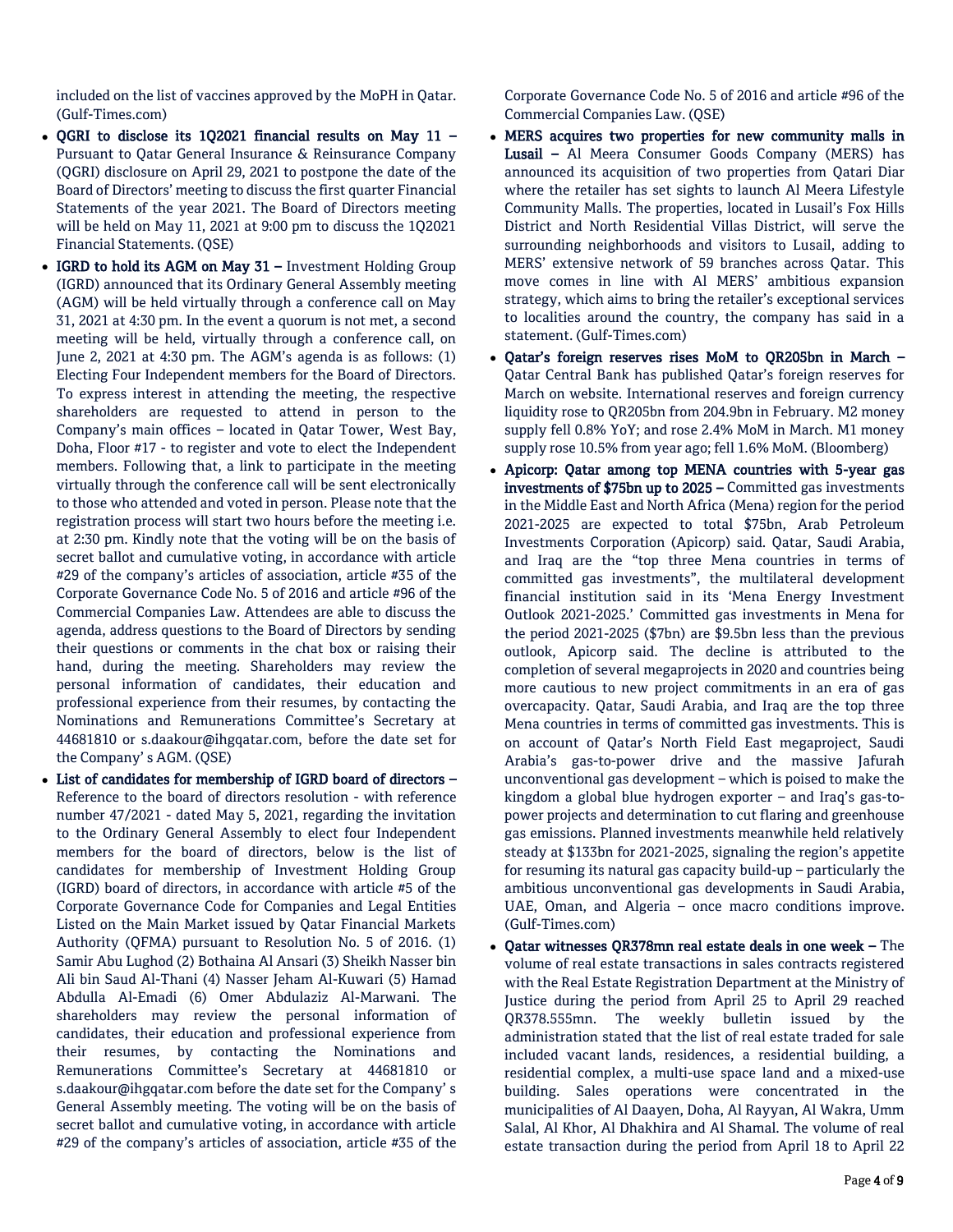amounted to QR421.779mn. The sector has witnessed continuing active trading movement during the recent period, especially with the issuance of new laws and decisions related to real estate brokerage, real estate registration, ownership and use of the aspects of laws attracting domestic and foreign capital. (Qatar Tribune)

- Qatar offers Deodorized Field, Low Sulfur Condensate Qatar Petroleum for the Sale of Petroleum Products Company Limited (QPSPP) is offering 500k-1mn barrels of Deodorized Field Condensate and Low Sulfur Condensate for July loading from Ras Laffan, according to a tender document. Bids due 12:30pm local time on May 18, to be valid until 5pm the next day (Bloomberg)
- Qatar's reuse of treated wastewater for irrigation of green spaces sees 44.6% increase in March – Qatar has witnessed a robust MoM expansion in the use of treated wastewater in the irrigation of green spaces in March 2021, according to the Planning and Statistics Authority (PSA). Qatar's treated wastewater stood at 21.42mn cubic meters out of 21.43mn cubic meter of wastewater received in March this year, the PSA said. The treated wastewater saw an 11.5% MoM growth but witnessed 11.3% YoY decline in the review period. The treated wastewater reused for irrigation of green spaces witnessed a 28.5% MoM growth to 7.78mn cubic meters, which accounted for more than 36% of the total treated wastewater compared to 31% the previous month. On yearly, the reuse of treated wastewater for irrigation of green spaces saw a 44.6% increase in March 2021. (Gulf-Times.com)

# International

 FAO: World food price index climbs in April, highest since mid-2014 – World food prices increased for a 11th consecutive month in April, hitting their highest level since May 2014, with sugar leading a rise in all the main indices, the United Nations food agency said. The Food and Agriculture Organization's (FAO) food price index, which measures monthly changes for a basket of cereals, oilseeds, dairy products, meat and sugar, averaged 120.9 points last month versus a revised 118.9 in March. The March figure was previously given as 118.5. The Rome-based FAO also said in a statement that new forecasts pointed to growth in both world wheat and maize output in the coming season. FAO's cereal price index rose 1.2% in April month-on-month and 26% year-on-year. Worries about crop conditions in Argentina, Brazil and the US pushed maize prices up 5.7% last month, while wheat prices held largely steady. By contrast, international rice prices slipped, FAO said. FAO's vegetable oil price index rose 1.8% on the month, pushed higher by rising soy, rapeseed and palm oil quotations, which offset lower sunflower oil values. Dairy prices rose 1.2%, with butter, skim milk powder and cheese all lifted by good demand from Asia, while the meat index climbed 1.7%. FAO said both bovine and ovine meat quotations rose, supported by "solid demand" from East Asia. After a sharp drop in March, sugar prices rebounded in April, posting a 3.9% increase on the month and an almost 60% surge on the year. The monthly increase was prompted by strong buying amid concerns over tighter supplies in 2020/21, due to a slow harvest in Brazil and frost damage in France, FAO said. FAO raised its forecast for global cereal production in 2020 by 1.7mn tons to 2.767bn tons, 2.1% up on

2019 levels. The UN agency also provided its first outlook for wheat in the 2021/22 season, forecasting production at 778.8mn tons, up 0.5% on the 2020 estimate, lifted by an anticipated 6% increase in output in the European Union. FAO also said that early prospects for global coarse grains production in 2021 pointed to a likely third consecutive year of growth, mostly related to maize. (Reuters)

- G20 commits to 'full financing' of WHO scheme to buy COVID vaccines, drugs – Leaders of G20 nations are to commit for the first time to fully fund a World Health Organization scheme to distribute COVID-19 vaccines and drugs to poorer nations, the draft conclusions of a summit show, in a move that would unblock nearly \$20bn. The document, subject to changes before a global health summit to be held in Rome on May 21, also says that leaders of the world's 20 largest economies are committed to urgent action this year to boost manufacturing capacity for anti-COVID technologies, but omits mention of vaccine patent waivers. According to the draft, leaders will for the first time express an explicit commitment "to fair and full financing of the Access to COVID-19 Tools Accelerator (ACT-A) strategy", which is the WHO's scheme to make COVID-19 vaccines, drugs and tests available to everybody in the world. The scheme was launched in April 2020 and is still vastly underfunded. Of the over \$34bn it has been seeking to develop, procure and distribute anti-COVID vaccine and drugs across the world it is still missing \$19bn. In previous statements, G20 leaders said they would address global financing needs but refrained from making any firm financial commitment. On Wednesday, foreign affairs ministers of the G7 group of the most industrialized nations, which are all members of the G20, reiterated their will to give financial support to the scheme but stopped short of saying they would fully meet its financial needs. (Reuters)
- US weekly jobless claims drop below 500,000; layoffs lowest since 2000 – The number of Americans filing new claims for unemployment benefits fell below 500,000 last week for the first since the COVID-19 pandemic started more than a year ago, signaling the labor market recovery had entered a new phase amid a booming economy. That was reinforced by other data on Thursday showing US-based employers in April announced the fewest job cuts in nearly 21 years. The reports added to other upbeat employment data in suggesting that the economy enjoyed another blockbuster month of job growth in April. But the labor market is not out of the woods yet, with about 16.2mn people still collecting unemployment checks. "Although unemployment remains elevated, the labor market is rapidly recovering," said Gus Faucher, Chief economist at PNC Financial in Pittsburgh, Pennsylvania. Initial claims for state unemployment benefits tumbled 92,000 to a seasonally adjusted 498,000 for the week ended May 1, the Labor Department said. That was the lowest since mid-March 2020, when mandatory shutdowns of nonessential businesses were enforced to slow the first wave of COVID-19 infections. (Reuters)
- US hiring takes big step back as businesses scramble for workers, raw materials – US job growth unexpectedly slowed in April, likely curbed by shortages of workers and raw materials as rapidly improving public health and massive government aid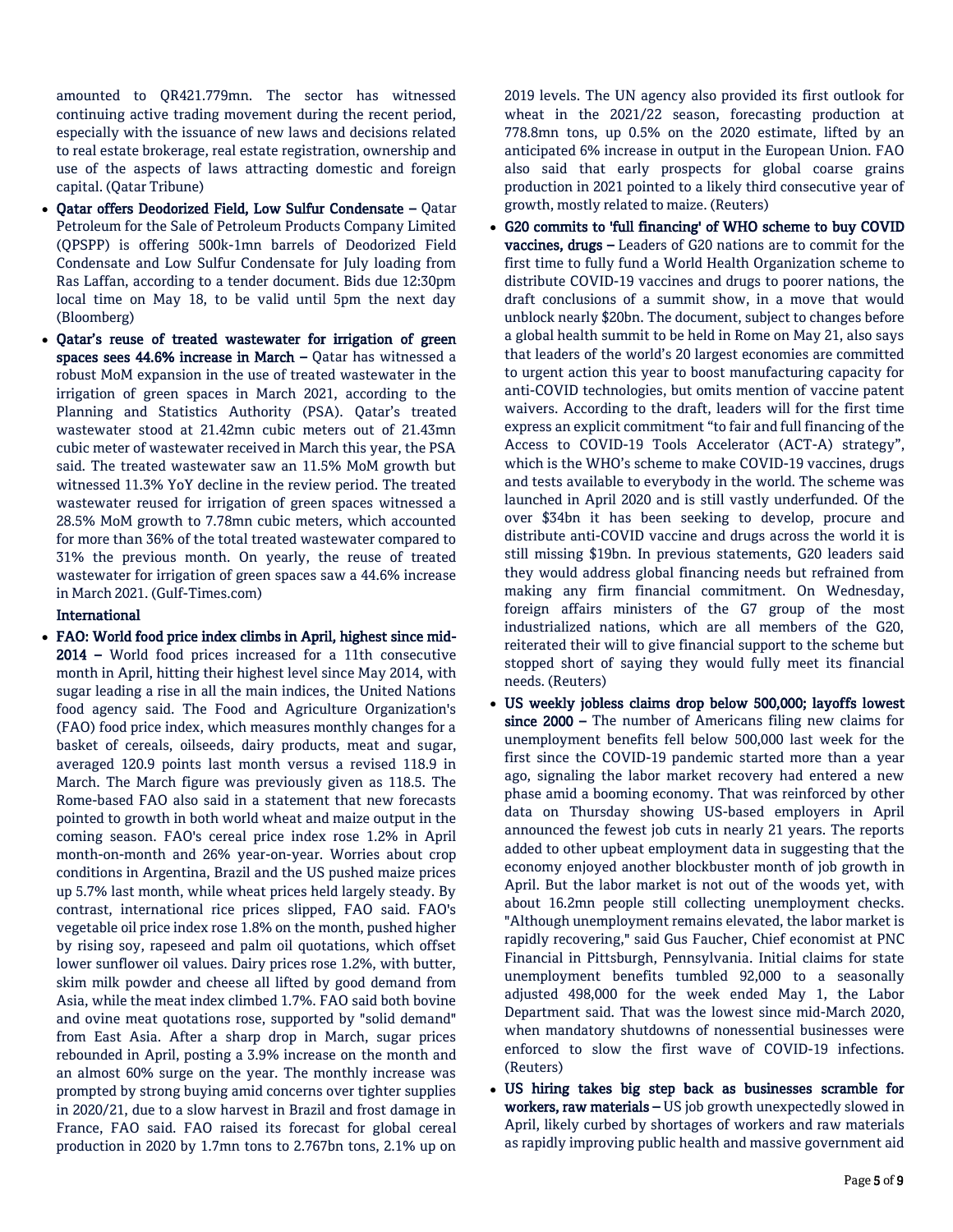fueled an economic boom. The Labor Department's closely watched employment report on Friday, which showed a plunge in temporary help jobs - a harbinger for future hiring - as well as decreases in manufacturing, retail and courier services employment, sparked a heated debate about the generosity of unemployment benefits. The enhanced jobless benefits, including a government-funded \$300 weekly supplement, pay more than most minimum wage jobs. The benefits were extended until early September as part of a \$1.9tn COVID-19 pandemic relief package approved in March. Montana and South Carolina are ending government-funded pandemic unemployment benefits for residents next month. Economists say some workers could still be fearful of returning to work even as all adult Americans are now eligible to receive COVID-19 vaccinations. Others also cited problems with child care as in-person classes remain limited in many school districts. Labor and input shortages have been well documented by business surveys. Nonfarm payrolls increased by only 266,000 jobs last month. Data for March was revised down to show 770,000 jobs added instead of 916,000 as previously reported. Economists polled by Reuters had forecast payrolls would advance by 978,000 jobs. That left employment 8.2mn jobs below its peak in February 2020. The US Chamber of Commerce urged the government to scrap the weekly unemployment subsidy, but the White House dismissed complaints the generous unemployment checks were causing worker shortages. (Reuters)

- Tough US jobs report shows Biden's rocky road to full economic recovery – President Joe Biden reacted on Friday to a disappointing April jobs report by saying the US economy has a "long way to go" before recovering from its pandemic slump, and he urged Washington to do more to help the American people. US job growth unexpectedly slowed last month, likely restrained by shortages of workers and raw materials. Nonfarm payrolls increased by only 266,000 jobs, well below the nearly 1mn jobs economists expected and a sharp contrast to steady increases in growth from January to March. Biden and his team have said his \$1.9tn pandemic relief package, the Democratic president's first major legislative accomplishment, is helping to bring the economy back from its pandemic plummet, and they are pushing for another \$4tn in new investments. Stock indexes still climbed to record highs despite the news, as fewer investors feared the Federal Reserve would reduce its massive stimulus program anytime soon, and bet Biden's investment plans would succeed. The jobs report highlighted an intractable political divide in Washington over government spending. Republicans and business groups blasted generous unemployment benefits in the relief package, contending they were stopping lower-wage Americans from going back to work. Critics object to the high price tag of Biden's plans and warn they could bring inflation. Biden said he did not believe government benefits were hindering a return to work, and his economists backed him up. (Reuters)
- Fed's super-easy policy likely to stick after weak jobs report The 266,000 jobs that US firms added in April were "nowhere near" what was expected, a Federal Reserve official said Friday, and added little to the "substantial further progress" officials want to see before considering changes to monetary policy. "I hoped to see a stronger report today," Richmond Federal

Reserve president Thomas Barkin said in webcast comments to a West Virginia business group. Barkin said he thought the results were largely driven by labor supply issues and "frictional" barriers to employment such as mismatches between available workers and job skills, and workers still facing child care and other constraints read more . Many, he said, flush with savings and with enhanced unemployment benefits still available, have the "wherewithal" to wait to return to work and may be doing so . Still, it gives Fed policymakers little reason to do anything but keep the monetary policy tap wide open until the economy is on a clearer path back to full employment. The Fed in December said it would not consider changing its bond purchases until there had been "substantial further progress" in reaching its full employment and 2% inflation goals. Fed Chair Jerome Powell has said he wants to see a "string" of strong monthly job reports before opening debate on when and how fast to reduce the support provided to the economy through the coronavirus recession, including the bond purchases and the promise of near zero interest rates for years to come. Officials had cheered data showing more than 900,000 jobs added in March as the expected start of that procession, and analysts said they thought the Fed might begin debate this summer over when to trim the bond purchases as a first step toward shifting monetary policy from crisis mode. (Reuters)

- US wholesale inventories rise solidly in March US wholesale inventories rose slightly less than initially estimated in March as sales surged amid robust demand. The Commerce Department said that wholesale inventories increased 1.3%, instead of 1.4% as estimated last month. Stocks at wholesalers gained 1.0% in February. The component of wholesale inventories that goes into the calculation of gross domestic product increased 1.3% in March. Wholesale inventories shot up 4.5% in March from a year earlier. Sales at wholesalers jumped 4.6% after being unchanged in February. Overall, business inventories were depleted in the first quarter amid a burst in domestic demand. The inventory drawdown subtracted 2.64 percentage points from GDP growth last quarter. Still, the economy grew at a robust 6.4% annualized rate in the March-January period after expanding at a 4.3% pace in the fourth quarter. At March's sales pace it would take wholesalers 1.22 months to clear shelves, down from 1.26 months in February. (Reuters)
- Bank of England slows bond-buying, sees economy bouncing back more quickly – The Bank of England (BoE) slowed the pace of its trillion dollar stimulus program and forecast a faster recovery for Britain from the coronavirus slump on Thursday, but stressed it was not tightening monetary policy. Governor Andrew Bailey said it was good news that the economy looked set for a stronger recovery than previously forecast, with less unemployment. But he also stressed there would still be a big shortfall against the economy's pre-pandemic path. "(Let's) not get carried away. It takes us back by the end of this year to the level of output that we had essentially at the end of 2019 pre-COVID," Bailey said at a news conference after the BoE's decision. "The expected completion point of the purchase program remained unchanged. This operational decision should not be interpreted as a change in the stance of monetary policy," the BoE said. So far, most central banks in rich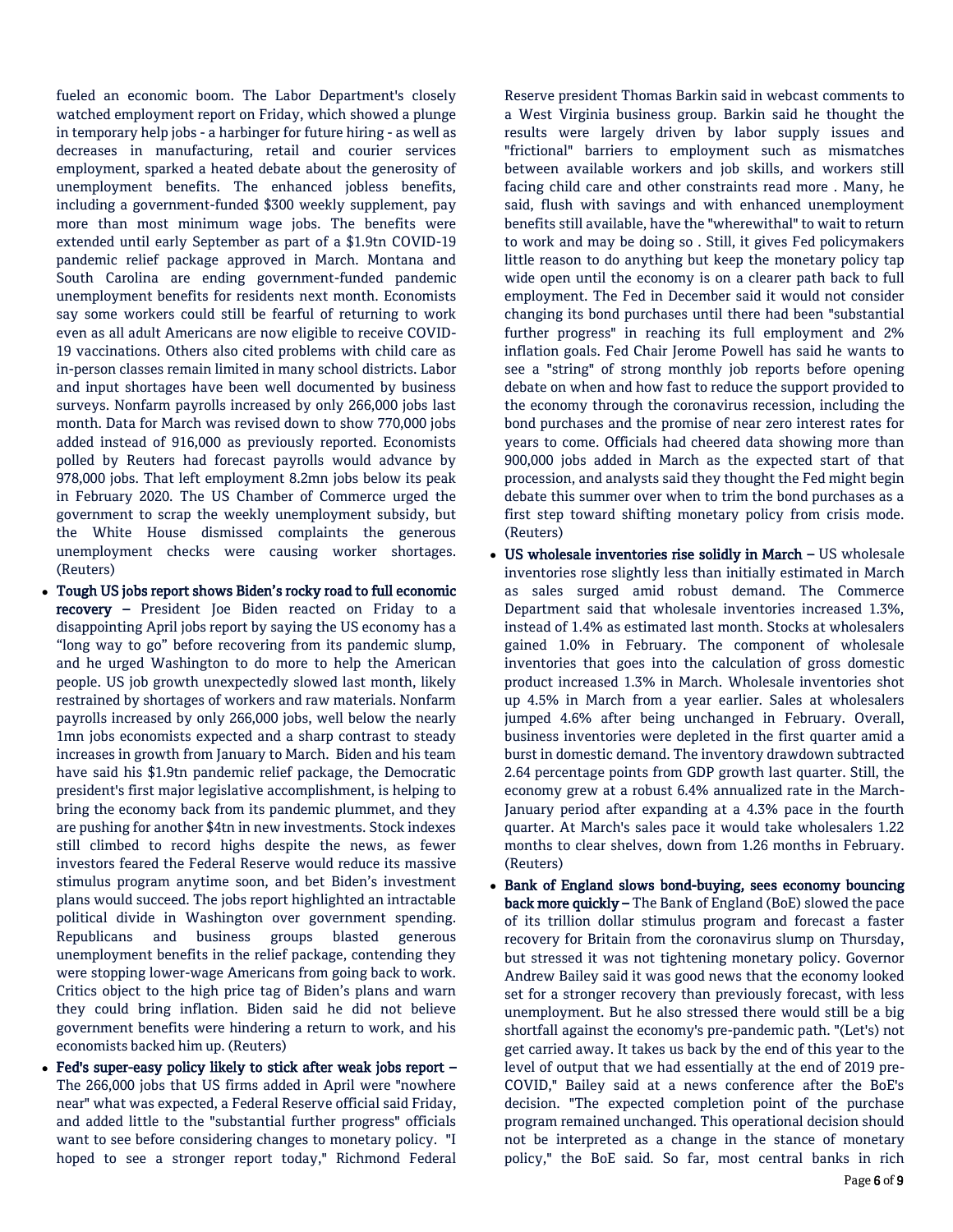countries around the world have stressed they are in no hurry to scale back huge the amounts of support they have provided for their economies. The central bank said it would reduce the amount of bonds it buys each week to 3.4bn Pounds, down from a current pace of 4.4bn Pounds a week. (Reuters)

- China posts rapid trade growth in April as recovery races ahead – China extended its impressive trade performance in April, with exports unexpectedly accelerating and import growth hitting a decade high, in a boost to the world's second-largest economy. A brisk US economic recovery and stalled factory production in other countries hit by coronavirus have propped up demand for goods made in China, analysts say. Exports in dollar terms surged 32.3% from a year earlier to \$263.92 billion, China's General Administration of Customs said on Friday, beating analysts' forecast of 24.1% and the 30.6% growth reported in March. The numbers helped push the yuan and stocks in China and other Asian markets higher. Imports were also impressive, rising 43.1% from a year earlier, the fastest gain since January 2011 and picking up from the 38.1% growth in March. It was also slightly faster than the 42.5% rise tipped by the Reuters poll, bolstered by higher commodity prices. Indeed, import volumes for some products are starting to level off. China's iron ore imports fell 3.5% in April from a month earlier, while copper imports dropped 12.2% on the month. China's trade surplus of \$42.85bn was wider than a \$28.1bn surplus tipped in the Reuters poll. (Reuters)
- China's April foreign exchange reserves rise to \$3.2tn China's foreign exchange reserves, the world's largest, increased in April from a month earlier, official data showed, as the US dollar weakened. Reserves rose by \$28.15bn to \$3.198tn, data from the central bank showed. Analysts polled by Reuters had expected the reserves to rise to \$3.2tn from \$3.17tn in March. The increase was due to the dollar's fall against other major currencies held in the reserves, and to rises in global asset prices, the foreign exchange regulator said in a statement. The yuan appreciated 1.2% against the dollar in April, while the US currency fell 2.1% against a basket of other major currencies. Strong foreign capital inflows to China also continued in April after the country posted record economic growth in the first three months of the year. China accounted for 95% of foreign net inflows to emerging market equities last month at \$13.5bn, though flows into Chinese debt eased, data from the Institute of International Finance showed. China held 62.64mn fine troy ounces of gold at the end of April, unchanged from a month earlier, the data showed. The value of its gold reserves rose to \$110.73bn at the end of April from \$109.18bn at the end of March. China posted a preliminary current account surplus of \$75.1bn in the first quarter, equivalent to 2% of GDP, the foreign exchange regulator said. It had a preliminary capital and financial account deficit of \$75.1bn in January-March, it said. (Reuters)

# Regional

 Malaysia secures investment commitment from Saudi Arabia and UAE - Companies in Saudi Arabia committed to invest MYR200mn in Malaysia in the immediate term, according to a statement from Malaysia's Trade Ministry on Friday. Companies also committed to source Malaysian goods and services amounting to MYR833.5mn, to be realized in the

coming years. Emirate companies pledged to invest MYR2.16bn in Malaysia, and purchase Malaysian goods amounting to MYR470mn. Saudi Arabia reiterated it would increase imports of Malaysian palm oil. Saudi Arabia encouraged Malaysia to make it a Malaysian palm oil hub for the Middle East and North Africa region. This was all achieved during Malaysia's trade and investment mission to Saudi Arabia and UAE from April 26 to May 4. (Bloomberg)

- Saudi public debt up 5.6% to SR901.4bn in 1Q2021 Saudi public debt increased about 5.6% during the first quarter of this year nearly amounting to SR901.4bn, compared to the end of the fourth quarter of last year. This recorded the fastest growth rate since the second quarter of last year, which was caused by the pandemic repercussions, Al Eqtisadiah reported. The debt grew by 24.6% compared to the same period in 2020, which amounted to SR723.46bn. About 57% of the debt comes from internal debt nearly amounting to SR513.74bn, while the external debt amounted to about SR387.63bn, Al Eqtisadiah reported citing data of the Ministry of Finance. The volume of debt to GDP increased to 35.6% at the end of the first quarter of this year compared to the end of last year at 32.3%, based on the GDP at constant prices. (Zawya)
- SAMA: Saudi insurance sector grew 2.3% in 2020 The insurance sector in Saudi Arabia grew 2.3% in 2030 with total written premiums reaching SR38.78bn, according to the Saudi Central Bank (SAMA) 14th annual report on the Saudi insurance market, issued on Thursday. The report highlights the performance of the insurance sector in Saudi Arabia in 2020 and the sector's contribution to the Kingdom's gross domestic product (GDP). Energy and Accident & Liability insurance classes showed a notable increase in written premiums. The penetration ratio of the sector increased from 1.3% in 2019 to 1.5% in 2020. In terms of the underwriting performance, the overall loss ratio positively improved to reach 77.5%. Insurance net profit (after zakat & tax) for the sector increased by 61.1% compared to the previous year's corresponding figure, thereby improving the return-on-assets and return-on-equity ratios. The report noted also that the overall Saudization ratio increased from 74% in 2019 to 75% in 2020. These positive results came despite the difficult times the sector faced during the COVID-19 pandemic. (Zawya)
- Saudi Arabia bans poultry from 11 Brazilian processing plants Saudi Arabia has banned imports from 11 Brazilian poultry plants with no warning or explanation, according to a joint statement from Brazil's agriculture and foreign ministries on Thursday. JBS, the world's largest meat company, confirmed that it was affected by the ban but declined to disclose how many plants had been targeted by the decision. The Saudi Food and Drug Authority said imports from seven JBS plants will be suspended as of May 23. BRF SA, Brazil's biggest chicken processor, said none of its units were affected. ABPA, an association representing poultry and pork processors in Brazil, regretted the decision from Brazil's long-time meat importer. It said it is supporting the Brazilian government's efforts to understand Saudi Arabia's "unilateral" decision. (Reuters)
- DP World plans to develop road linking Ethiopia to Berbera DP World plans to develop the Ethiopian side of the road linking the country to Berbera into a trade and logistics corridor. The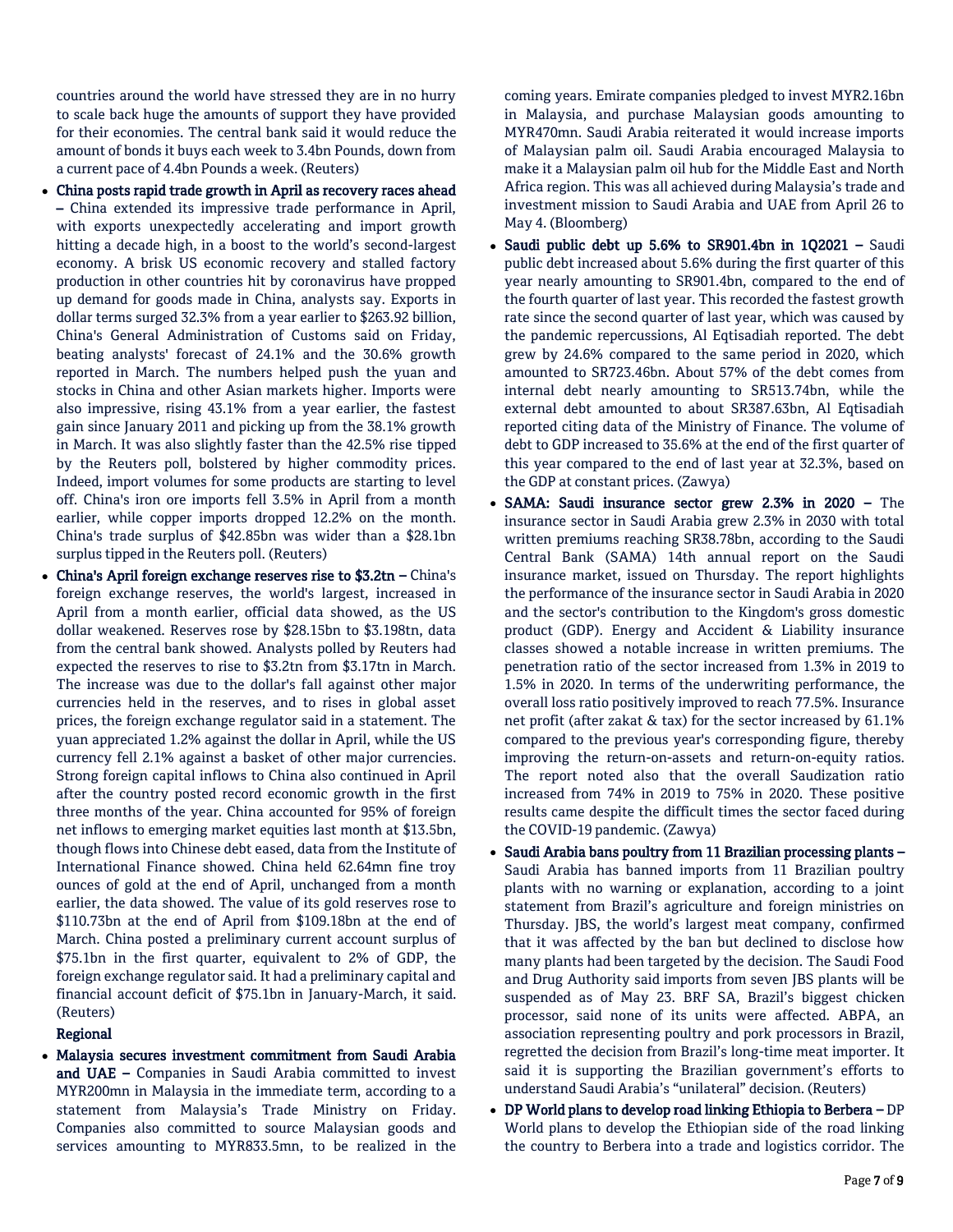MoU proposes setting up JV logistics company. DP World and its partners may invest up to \$1bn over the next 10 years in developing the supply chain infrastructure along the corridor. (Bloomberg)

- SHUAA Capital sells 20% stake in utility firm to Japanese investor – UAE-based asset management firm SHUAA Capital has divested its 20 percent equity stake in Mirfa International Power and Water Company (MIPCO), to Japanese group Sojitz Corporation (Sojitz). The divestment is in line with the Group's planned exit strategy, SHUAA said. Utility giant MIPCO's shareholders also include the Abu Dhabi National Energy Group PJSC (TAQA) and Engie, the French low carbon energy and services group, both of which will remain shareholders (with 60% and 20% stakes respectively), SHUAA said. Commenting on the sale of its stake, Fawad Tariq Khan, MD, Head of Investment Banking at SHUAA Capital, said, "With its experience in international power, Sojitz represents an ideal partner for MIPCO going forward, bringing operational expertise as a strategic investor." SHUAA Capital is yet to reveal the value of the deal. MIPCO was set up in 2014 in Abu Dhabi and it operates a power generation and seawater desalination plant in the Al Dhafra region of the emirate, with a net power capacity of 1600MW and a net water capacity of 52.5 MIGD, contracted under the Power and Water Purchase Agreement (PWPA). Sojitz is a multinational trading and investment group, listed on the Tokyo Stock Exchange, with assets of \$21bn across a number of sectors. It has 40 power projects in more than 14 countries globally. Standard Chartered Bank acted as financial adviser on the transaction for SHUAA, with Linklaters appointed as its legal advisor. (Zawya)
- Mubadala posts record annual income and investment  $-$  Abu Dhabi state investor Mubadala's total income rose nearly 36% to a record high last year, driven by growth in its public equities portfolio and funds, while it accelerated investment during the COVID-19 pandemic. "We navigated our portfolio through the dramatic macroeconomic decline of early 2020 and decided to accelerate the pace of our capital deployment, ending the year with record profit and growth," CEO, Khaldoon Al-Mubarak said. Mubadala Investment Co invested AED108bn of capital in 2020, the most ever in a single year. Investments included AED4.3bn in Reliance Industries-owned Jio, AED2.7bn in private equity investor Silver Lake and AED7.5bn through partnerships with CVC, Citadel, iSquared Capital and Apax Partners. Mubarak doubled down on growth sectors such as technology, life sciences and self-driving technology, while asset sales hit AED104bn as it exited from some of its mature assets. The monetisations included a deal worth AED16.7bn through the sale of its 39% stake in plastics maker Borealis to OMV. Mubadala posted total comprehensive income attributable to the owner of AED72bn, up from AED53bn a year earlier, it said in a statement. Comprehensive income includes net income and unrealized gains such as hedges on financial instruments or foreign currency transactions. Assets under management rose 4.8% to AED894bn. (Reuters)
- Etisalat to raise EUR1bn with two-tranche bonds Abu Dhabibased telecoms operator Etisalat is set to raise EUR1bn in dualtranche bonds on Thursday, a document from one of the banks leading the deal showed. The company plans to raise

EUR500mn in seven-year notes and a further EUR500mn with a 12-year maturity, according to the document reviewed by Reuters. The seven-year notes were being marketed at about 85 basis points over mid-swaps, with the 12-year tranche at about 110 bps over. HSBC, BNP Paribas, First Abu Dhabi Bank and Societe Generale have been hired to arrange the transaction, which is expected to close later on Thursday. (Reuters)

- IHC to list three subsidiaries on Abu Dhabi's ADX Second Market in 2Q2021 – Three subsidiaries of Abu Dhabi Securities Exchange (ADX)-listed International Holding Company (IHC) will be listed on the exchange's Second Market commencing in 2Q2021. The listing will create an attractive opportunity for current and new investors to take part in the growth of the companies, as well as benefitting IHC as a result of increased profile raising and higher visibility from these companies. Emirates Stallion Group is one of IHC's subsidiaries and has a diversified portfolio of businesses across engineering and construction, development and management of real estate and public realms and associated services. Ever since its inception in 2006, ESG has grown rapidly becoming the region's only allencompassing real estate partner. ESG is home to 5 fully owned subsidiaries, 90+ operational sites, 12 marketplace presence and 4 associates and joint ventures. The subsidiaries include Century Real Estate, Royal Development Company, Abu Dhabi Land General Contracting, Gulf Dunes Landscaping and Agricultural services and RAPM Architect Project Management. The company has assets of AED394mn as of the end of 2020 and over 1000 employees. One of the three companies to list is Al Seer Marine, a leading marine organization in the Arabian maritime region, with an all-encompassing portfolio of products and services. The company engages in multiple marine sectors such as high-tech boatbuilding, unmanned systems development and manufacturing, Al Seer Marine Training Institute (ASMTI) for product training, maintenance and support services, supply logistics, 24x7 yacht management and project management. Founded in 2002, Al Seer Marine has assets of AED717.8mn as at the end of 2020. (Zawya)
- Kuwait Finance House reports net profit of KD50mn in 1Q2021 – Kuwait Finance House (KFH) reported net profit of KD50mn, an increase of 13% YoY. The operating revenue came in at KD203.4mn, a decrease of 7.6% YoY, Operating profit came in at KD127.6mn, a decrease of 8.2% YoY. The Bank cites decrease in provisions and impairment charges to the statement of income by 25.1%. (Bloomberg)
- King Fahd Causeway reopening to give Bahrain \$2.9bn tourism boost – The reopening of the King Fahd Causeway, which connects Bahrain to Saudi Arabia, will add up to \$2.9bn to Bahrain's economy this year, based on average tourism spending in 2019, according to the Bahrain Chamber of Commerce and Industry. Saudi Arabia has said it will reopen land, sea and air border crossings on May 17. Bahrain attracted nearly 11mn visitors in 2019, of which 9mn were tourists. Saudis account for 88% of Bahrain's visitors, the majority of whom come via the causeway. Although trade between Bahrain and Saudi Arabia has continued throughout the Covid-19 pandemic, tourism has been severely affected, Asharrq reported citing Executive Director of investments at the Economic Development Board, Ali Al-Midfa. (Zawya)